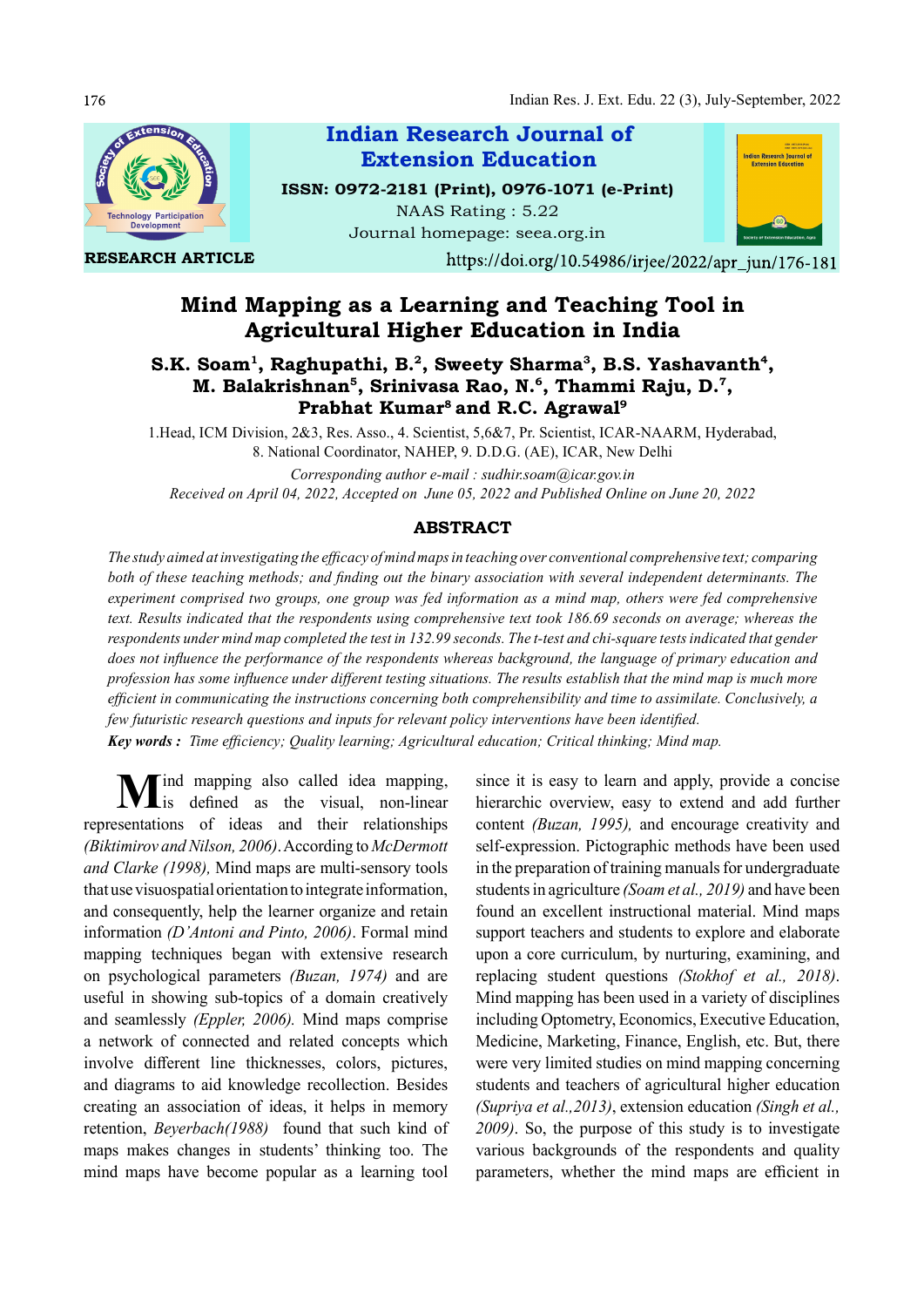### Indian Res. J. Ext. Edu. 22 (3), July-September, 2022

communicating the information to the seekers than comprehensive text concerning both time required as well as comprehensibility (Venkattakumar and Sontakki, 2014). The present study was undertaken to measure the effectiveness of the learning and training effectiveness *(Thammi Raju et al., 2022)*. The present study also links the earlier findings of strong association with reading and critical thinking (Commeyras, 1990), and proven hypotheses that critical thinking training of teachers yields better Cognitive Reflection Test (CTR) performance (Janssen et al., 2019).

Agricultural Education is a comprehensive, vibrant, and dynamic science and is imparted in India by 74 public-funded Agricultural Universities with over 165,000 UG and PG students, and about 85 private general universities are providing agricultural education to about 50,000 students. Quality agricultural education is the primary aim of the National Agricultural Education and Research System to achieve Sustainable Development Goal- 4.

Therefore, the appropriate introduction of 'Mind Mapping' tools for various purposes will not only enhance critical thinking but also saves learning time, especially for the students who had a rural background with the medium of instruction in local languages *i.e.* other than the English language will specifically be benefitted.

#### METHODOLOGY

The study included 119 postgraduate students and 48 assistant professors who represented 167 subjects from various agricultural sciences fields and had 2-3 years of teaching and/or research experience. The experiment was done out after the group was separated into two subgroups. A subject-neutral hypothetical case 'Politicians in India' was given as a comprehensive text in English (of 231 words) to one subgroup consisting of 78 subjects and the other subgroup comprising 89 subjects was given a 'Mind Map' of the same hypothetical case consisting of the same information. The mind map used in the study is given in Figure 1.

The subjects in both subgroups were given time to read and understand the case. Subsequently, three questions, two multiple-choice and one open-ended were asked. Each subject's time spent answering all three questions was recorded. In the end, the number of questions each subject successfully answered was also calculated

The data on time taken for completing the test and scores obtained by individual subjects in the experiment were analyzed using descriptive statistics. The Student's t-test was employed to compare the means between two groups. The Student's test was also used for comparing the time taken based on gender, background, language of education and profession.



Figure 1. A mind map of a hypothetical case study on politicians in India used for the experiment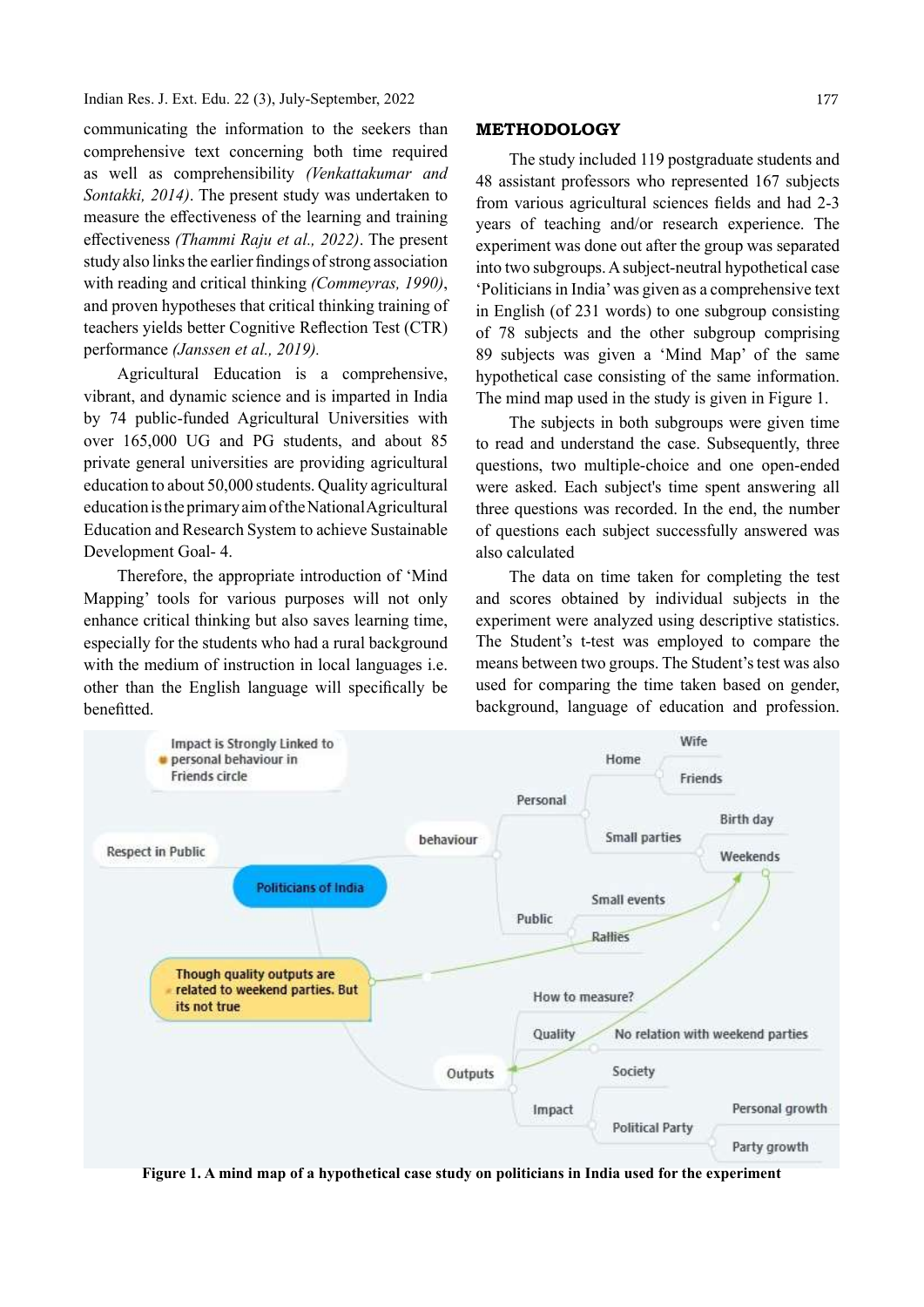The scores obtained under the two situations were compared using the chi-square test. The chi-square test was also used to check the association between the performance of the subjects with their gender and background.

## RESULTS AND DISCUSSION

The descriptive statistics of the experiment are given in Table 1. It is evident from the table that it takes less time for the subjects to grasp the information using mind maps. Subjects in the mind map group took less time to complete a test (31 seconds) than those in the full-text group (56 seconds). While a comprehensive text group subject (386 seconds) took longer to complete the test than a mind map group subject (300 seconds). Mergendoller and Sacks (1994) observed that concept of maps help in better instructional strategy and intellectual stimulation. Similarly, for most people, mind maps are much easier to follow<br>than verbal or written descriptions *(Larkin and Simon, 1987)*. Besides, it is clear from the density plot given than verbal or written descriptions (Larkin and Simon, 1987). Besides, it is clear from the density plot given in Figure 2 that the subjects using the mind map could complete the test much earlier than subjects using comprehensive text irrespective of the scores obtained. Besides taking less time for completing the test, subjects under the mind map scored more correct answers which establishes that mind maps are more efficient in conveying the right message (Table 1). The result is in line with other studies establishing that pictures and structured diagrams are more comprehensible than verbal descriptions (*Davies*, 2011).<br>Figure 3 gives the boxplots for the score-wise

time taken by the subjects under both the situations

Table 1. Descriptive statistics of the experiment on critical thinking

| Comprehensive | Mind                    |
|---------------|-------------------------|
| Text          | map                     |
|               |                         |
| 56            | 31                      |
|               |                         |
|               |                         |
| 386           | 300                     |
|               |                         |
|               | 132.99                  |
|               |                         |
| 2.282         | 2.483                   |
|               | 0.00                    |
|               |                         |
|               |                         |
|               | 55.05                   |
|               | 186.69<br>2.56<br>50.00 |



Fig. 2. Density plot of the time taken for completing the test



complete the test under different situations

which establish that the time taken is less when the mind map was used. The average time taken by the subjects scoring 0,1, 2 or 3 is less than their respective counterparts reading comprehensive text.

The performance of the subjects in the experiment can be evaluated using two measures viz., time taken for finishing the test and the score obtained in the test. At a 5% level of significance, the results of the Student's t-test show that there is a significant difference in the time taken by the participants to complete the activity. (Table 2). The subjects took more time for answering the questions under comprehensive text than that mind mapping. Similarly, the chi-square test conducted to check if there is an association between the scores obtained and whether the information was provided as text or diagram is also found to be significant at  $10\%$ 

|  |  | Table 2. Results of the tests for comparison of averages |  |
|--|--|----------------------------------------------------------|--|
|--|--|----------------------------------------------------------|--|

|                             | Test statistic | p-value      |
|-----------------------------|----------------|--------------|
| Student's t-test for time   | 5.931          | $\leq 0.001$ |
| Chi-square test for a score | 6.744          | 0.080        |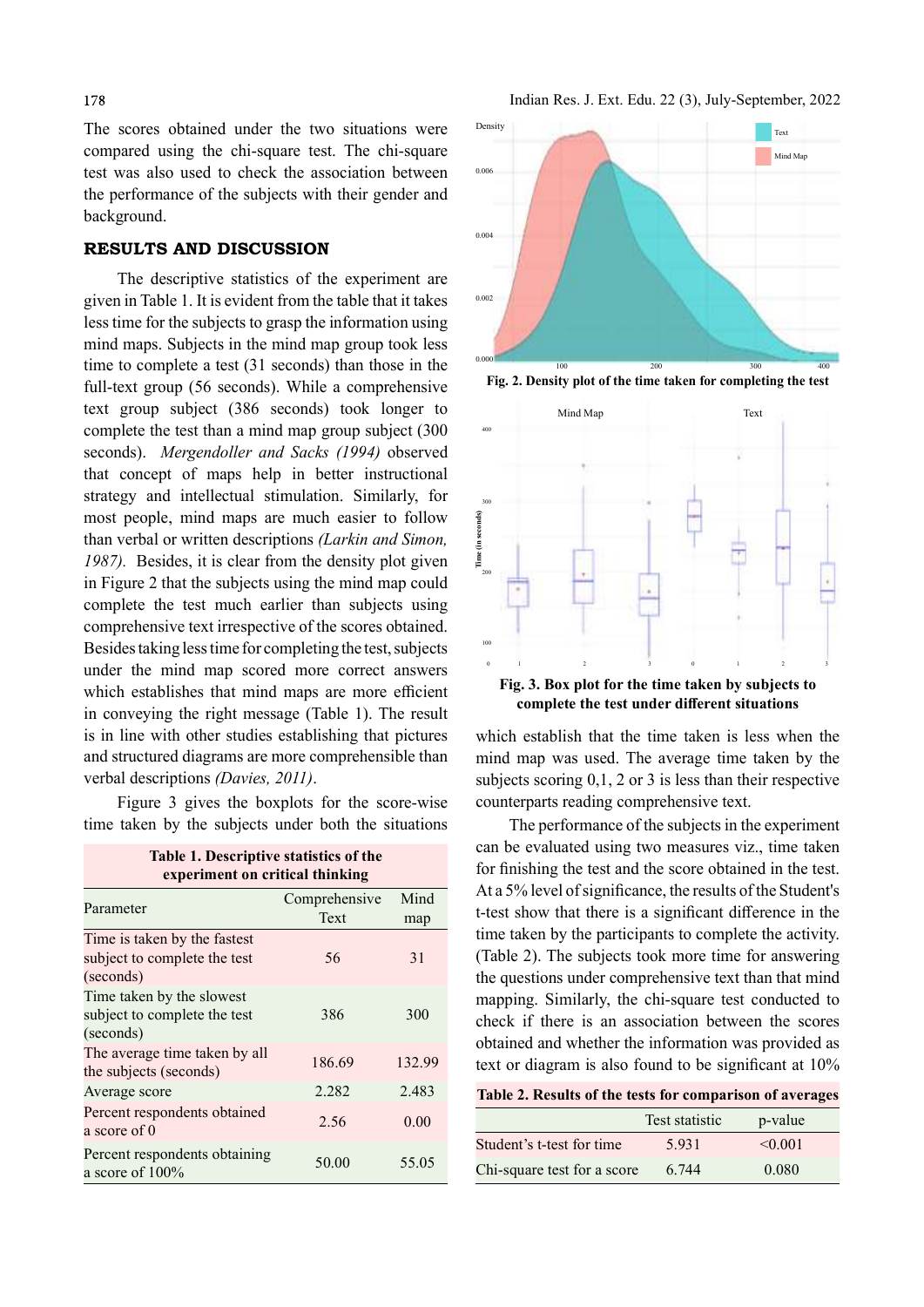Indian Res. J. Ext. Edu. 22 (3), July-September, 2022

level of significance. This indicates that the scores obtained by the subjects under the network diagram are generally greater than that of comprehensive text. The students are more variable towards the new learning environment (Fordham, 1978). It is also clear from Figure 3 that most of the subjects under the mind map are completing the test much before the subjects under the comprehensive text. These results suggest that the time required for understanding concepts is less when we use mind maps, as well as network diagrams, which are useful for better understanding.

The average time taken to finish the test and the average score obtained for each category when information is provided as comprehensive text and network diagram and the overall experiment are given in Table 3. The results of the Student's t-test for comparison of performance concerning the time taken among different subject categories and the results of the chi-square test for checking the association between scores and different subject categories are given in Table 4 and Table 5 respectively.

Comparison of time taken : Overall, subjects who are female, with urban backgrounds and whose primary education is in the English language performed better than the others in the experiment for the time taken to finish the test. Similarly, relatively younger students, performed better than the working subjects i.e. Assistant Professors. However, gender was not found to be significantly affecting the performance. Similar results are obtained when the information was provided as a mind map, though the effect of both gender and language could not be established statistically. However, there is a little deviation under the comprehensive text, wherein males performed better than females. The t-test results indicated that urban background and primary education in English have a significant influence on the performance of the subjects when the comprehensive text was used. Lim (2011) also found that in Korea nonnative English-speaking teachers have learned better through mind methods such as concept mapping, and also it has been helpful in process of idea generation, clustering and interpretation.

| Table 3. The category-wise average time taken and scores obtained |        |         |        |                    |        |          |  |
|-------------------------------------------------------------------|--------|---------|--------|--------------------|--------|----------|--|
|                                                                   |        | Overall |        | Comprehensive text |        | Mind Map |  |
|                                                                   | Time   | Score   | Time   | Score              | Time   | Score    |  |
| Male                                                              | 148.33 | 2.31    | 158.33 | 2.33               | 133.44 | 2.30     |  |
| Female                                                            | 133.22 | 2.50    | 166.20 | 2.37               | 112.44 | 2.62     |  |
| Rural                                                             | 158.00 | 2.26    | 175.37 | 2.27               | 140.00 | 2.25     |  |
| Urban                                                             | 126.53 | 2.53    | 148.00 | 2.44               | 112.02 | 2.59     |  |
| English                                                           | 135.22 | 2.48    | 152.83 | 2.50               | 123.03 | 2.48     |  |
| <b>Others</b>                                                     | 159.70 | 2.16    | 182.44 | 2.05               | 128.23 | 2.30     |  |
| Student                                                           | 141.60 | 2.40    | 162.70 | 2.35               | 124.07 | 2.44     |  |
| Researcher                                                        | 198.89 | 2.35    | 240.66 | 2.12               | 157.12 | 2.58     |  |
|                                                                   |        |         |        |                    |        |          |  |

| Table 4. Category-wise comparison of time taken |           |         |           |                    |           |          |  |
|-------------------------------------------------|-----------|---------|-----------|--------------------|-----------|----------|--|
| Factor                                          |           | Overall |           | Comprehensive test |           | Mind Map |  |
|                                                 | t value   | p-value | t value   | p-value            | t value   | p-value  |  |
| Gender                                          | $-1.545$  | 0.125   | $-0.590$  | 0.557              | $-1.685$  | 0.096    |  |
| Background                                      | $3.298**$ | 0.001   | $2.138*$  | 0.037              | $2.115*$  | 0.039    |  |
| Language                                        | $-2.102*$ | 0.040   | $-2.161*$ | 0.037              | $-0.305$  | 0.763    |  |
| Profession                                      | $5.229**$ | < 0.001 | $5.689**$ | < 0.001            | $2.825**$ | 0.007    |  |

| Table 5. Category-wise comparison of scores obtained |            |         |            |                    |            |          |  |
|------------------------------------------------------|------------|---------|------------|--------------------|------------|----------|--|
| Factor                                               | Overall    |         |            | Comprehensive test |            | Mind Map |  |
|                                                      | Chi-square | p-value | Chi-square | p-value            | Chi-square | p-value  |  |
| Gender                                               | 3.018      | 0.221   | 2.844      | 0.260              | 4.025      | 0.143    |  |
| Background                                           | $11.207**$ | 0.003   | 3.774      | 0.182              | $9.119**$  | 0.009    |  |
| Language                                             | 4.088      | 0.119   | 3.920      | 0.167              | 6.162      | 0.054    |  |
| Profession                                           | 0.807      | 0.667   | 4.752      | 0.092              | 0.857      | 0.708    |  |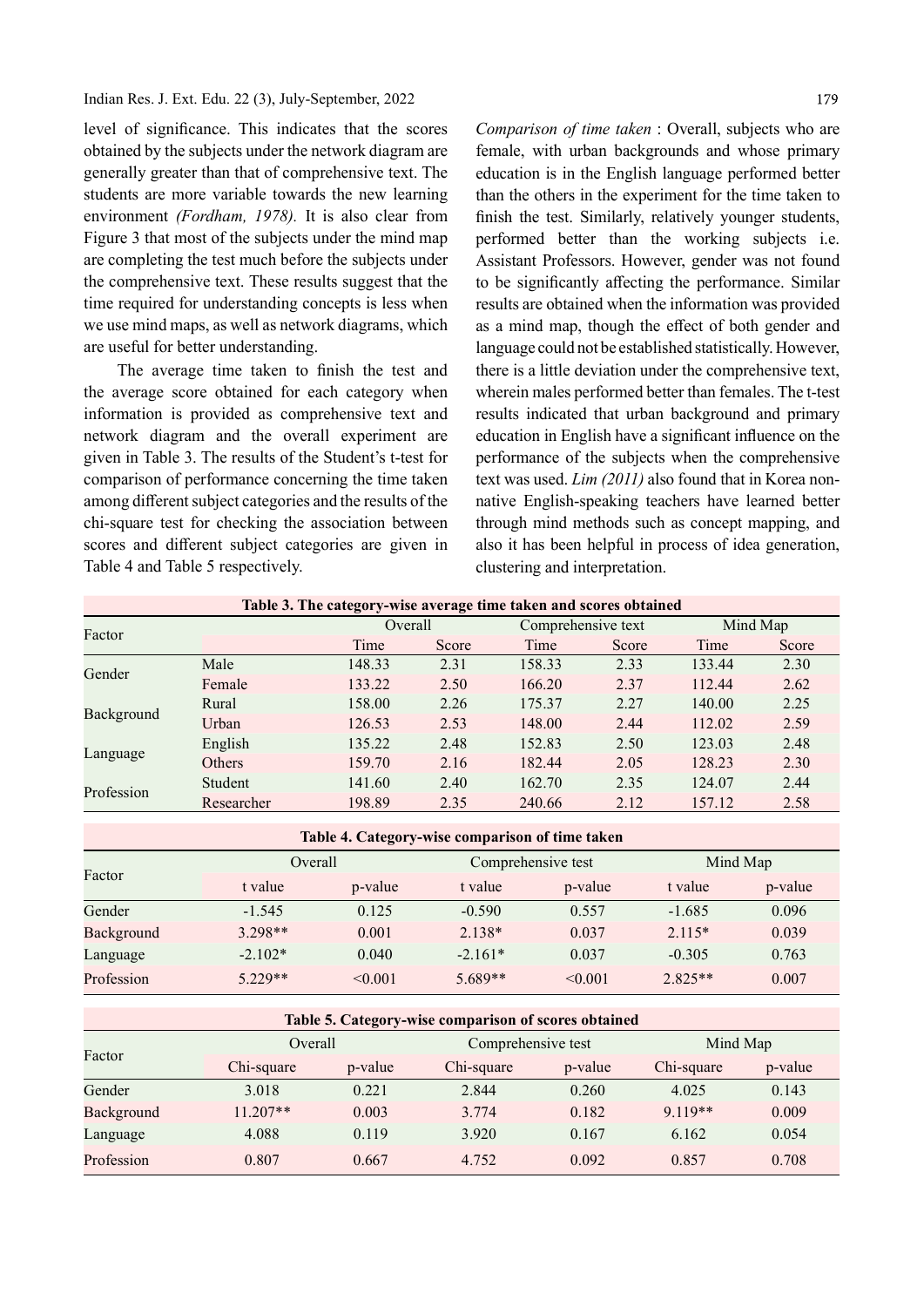#### 180

Comparison of scores obtained : Similar to the performance concerning the time taken to finish the test, the performance in the score obtained also varied based on the subjects' background. Overall, the score obtained by females, subjects with urban background, with primary education in English and students obtained better scores than the others. The same pattern was obtained under both comprehensive text and mind map situations. However, the only rural or urban background was found to have a significant association with the score obtained by the subjects in the mind map. No association was found under the comprehensive test situation between score and background information.

### **CONCLUSION**

Mind map invokes 'critical thinking because the performance in mind mapping on associated parameters was higher than comprehensive text. The study additionally explains the association of respondents' background with performance in terms of

time taken and score obtained. Mind map being higher than comprehensive text, and additionally considerably influenced by the background of respondents. Better communication language additionally vies vital role in terms of time potency and rating, respondents well conversant in English, performed higher altogether aspects however lesser time is taken on a comprehensive text. The study clearly shows that language isn't any bar in an exceedingly mind map, hence it is often an efficient communication tool in an exceedingly multicultural classroom setup. Furthermore, it is also evident that for better performance, the educators need training in mind mapping.

Acknowledgement : The work has been taken up under the World Bank-funded National Agricultural Higher Education Project (NAHEP) of the Indian Council of Agricultural Research (ICAR), the funding support is acknowledged.

## CONFLICTS OF INTEREST

The authors have no conflicts of interest.

#### REFERENCES

- Beyerbach, B.A. (1988). Developing a technical vocabulary on teacher planning: Preservice teachers' concept maps. Teach Teach Educ . 4 (4) : 339–347.
- Biktimirov, E. N. and Nilson, L. B. (2006). Show them the money: Using mind mapping in the introductory finance course. J. Fin. Edu, 32 (Fall), 72–86.
- Buzan, T. (1974). Using both sides of your brain. New York: E. P. Dutton.
- Buzan, T. (1995). The Mind Map Book. 2<sup>nd</sup> edition, BBC Books: London, 1995.
- Commeyras, M. (1990) Analyzing a critical-thinking reading lesson. Teach Teach Educ., 6 (3) : 201–214.
- D'Antoni, A.V. and Pinto Zipp, G.P.G (2006). Applications of the mind map learning technique in chiropractic education: A pilot study and literature review. J. Chiropr. Humanit., 13 : 2-11.
- Davies, M. (2011). Concept mapping, mind mapping and argument mapping: what are the differences and do they matter? High Educ (Dordr), 62 (3) : 279-301
- Eppler, M.J. (2006). A comparison between concept maps, mind maps, conceptual diagrams, and visual metaphors as complementary tools for knowledge construction and sharing. Inf Vis, 5 : 202-210
- Fordham, A. (1978). The interaction of student characteristics and science teaching on student perception of the learning environment. Res. Sci. Educ., 8 : 89–98.
- Janssen, EM; Meulendijks, W; Mainhard, T. et al. (2019). Identifying characteristics associated with higher education teachers' cognitive reflection test performance and their attitudes towards teaching critical thinking Teach Teach Educ, 84. Elsevier Ltd: 139–149.
- Larkin, J.H. and Simon, H. A. (1987). Why a diagram is worth ten thousand words. *Cogn Sci*, 11 (1): 65–100.
- Lim, H.W. (2011) Concept maps of Korean EFL student teachers' autobiographical reflections on their professional identity formation. Teach Teach Educ, 27 (6). Elsevier Ltd: 969–981.
- McDermott, P. and Clarke, D. N. (1998). Mind maps in medicine edinburgh., UK: Churchill Livingstone 1998.
- Mergendoller, J.R. and Sacks, C.H. (1994). Concerning the relationship between teachers' theoretical orientations toward reading and their concept maps. Teach Teach Educ, 10 (6): 589-599.